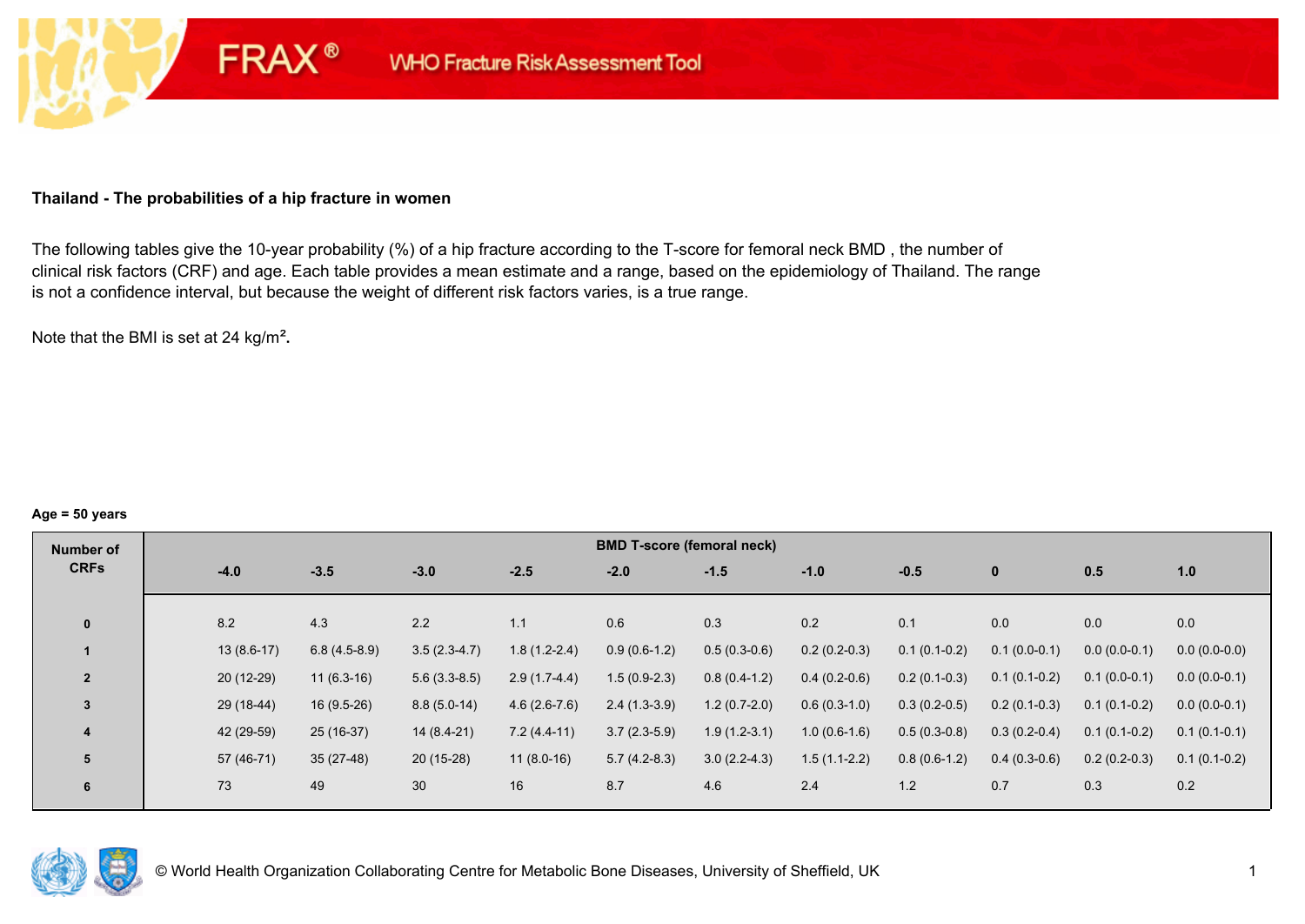**FRAX®** 

# **Age = 55 years**

| Number of      |        |              |                |                |                | <b>BMD T-score (femoral neck)</b> |                |                |                |                |                |                |
|----------------|--------|--------------|----------------|----------------|----------------|-----------------------------------|----------------|----------------|----------------|----------------|----------------|----------------|
| <b>CRFs</b>    | $-4.0$ |              | $-3.5$         | $-3.0$         | $-2.5$         | $-2.0$                            | $-1.5$         | $-1.0$         | $-0.5$         | $\bf{0}$       | 0.5            | 1.0            |
| $\mathbf 0$    | 9.1    |              | 5.0            | 2.7            | 1.5            | 0.8                               | 0.4            | 0.2            | 0.1            | 0.1            | 0.0            | 0.0            |
|                |        | $14(9.6-17)$ | $7.8(5.3-9.6)$ | $4.3(2.9-5.3)$ | $2.3(1.5-2.9)$ | $1.3(0.8-1.6)$                    | $0.7(0.4-0.8)$ | $0.4(0.2-0.5)$ | $0.2(0.1-0.3)$ | $0.1(0.1-0.1)$ | $0.1(0.0-0.1)$ | $0.0(0.0-0.0)$ |
| $\overline{2}$ |        | $21(13-29)$  | $12(7.4-17)$   | $6.7(4.0-9.6)$ | $3.6(2.2-5.3)$ | $2.0(1.2-2.9)$                    | $1.1(0.6-1.6)$ | $0.6(0.3-0.8)$ | $0.3(0.2-0.5)$ | $0.2(0.1-0.3)$ | $0.1(0.1-0.1)$ | $0.1(0.0-0.1)$ |
| 3              |        | $31(20-44)$  | $18(11-27)$    | $10(6.1-16)$   | $5.6(3.3-8.9)$ | $3.1(1.8-4.9)$                    | $1.7(1.0-2.7)$ | $0.9(0.5-1.4)$ | $0.5(0.3-0.8)$ | $0.3(0.2-0.4)$ | $0.2(0.1-0.3)$ | $0.1(0.1-0.1)$ |
| 4              |        | 43 (31-59)   | 27 (18-38)     | $15(10-23)$    | $8.6(5.6-13)$  | $4.7(3.1 - 7.4)$                  | $2.6(1.7-4.0)$ | $1.4(0.9-2.2)$ | $0.8(0.5-1.2)$ | $0.4(0.3-0.7)$ | $0.2(0.2-0.4)$ | $0.1(0.1-0.2)$ |
| 5              |        | 57 (49-71)   | 38 (31-50)     | $23(18-31)$    | $13(10-18)$    | $7.2(5.6-10)$                     | $3.9(3.1-5.7)$ | $2.1(1.7-3.1)$ | $1.2(0.9-1.7)$ | $0.7(0.5-1.0)$ | $0.4(0.3-0.5)$ | $0.2(0.2-0.3)$ |
| 6              | 72     |              | 51             | 32             | 19             | 11                                | 6.0            | 3.2            | 1.8            | 1.0            | 0.6            | 0.3            |

## **Age = 60 years**

| Number of      |             |               |                |                |                | <b>BMD T-score (femoral neck)</b> |                |                |                |                |                |
|----------------|-------------|---------------|----------------|----------------|----------------|-----------------------------------|----------------|----------------|----------------|----------------|----------------|
| <b>CRFs</b>    | $-4.0$      | $-3.5$        | $-3.0$         | $-2.5$         | $-2.0$         | $-1.5$                            | $-1.0$         | $-0.5$         | $\mathbf{0}$   | 0.5            | 1.0            |
| $\mathbf{0}$   | 10          | 6.0           | 3.4            | 1.9            | 1.1            | 0.6                               | 0.3            | 0.2            | 0.1            | 0.1            | 0.0            |
|                | $16(11-18)$ | $9.1(6.3-11)$ | $5.2(3.5-6.1)$ | $2.9(2.0-3.5)$ | $1.6(1.1-2.0)$ | $0.9(0.6-1.1)$                    | $0.5(0.4-0.6)$ | $0.3(0.2-0.4)$ | $0.2(0.1-0.2)$ | $0.1(0.1-0.1)$ | $0.1(0.0-0.1)$ |
| $\overline{2}$ | $23(15-30)$ | $14(8.8-19)$  | $7.9(5.0-11)$  | $4.5(2.8-6.2)$ | $2.5(1.6-3.5)$ | $1.4(0.9-2.0)$                    | $0.8(0.5-1.1)$ | $0.5(0.3-0.7)$ | $0.3(0.2-0.4)$ | $0.2(0.1-0.2)$ | $0.1(0.1-0.1)$ |
| $\overline{3}$ | $33(22-45)$ | 20 (13-29)    | $12(7.5-17)$   | $6.9(4.3-10)$  | $3.9(2.4-5.9)$ | $2.2(1.4-3.3)$                    | $1.2(0.8-1.9)$ | $0.7(0.4-1.1)$ | $0.4(0.3-0.6)$ | $0.2(0.2-0.4)$ | $0.1(0.1-0.2)$ |
| 4              | 45 (34-59)  | 29 (21-40)    | 17 (12-25)     | $10(7.2-15)$   | $5.9(4.1-8.8)$ | $3.3(2.3-5.0)$                    | $1.9(1.3-2.9)$ | $1.1(0.8-1.7)$ | $0.6(0.4-1.0)$ | $0.4(0.3-0.6)$ | $0.2(0.2-0.3)$ |
| 5              | 58 (52-70)  | 40 (35-51)    | $25(21-34)$    | $15(13-21)$    | $8.8(7.3-12)$  | $5.0(4.1-7.1)$                    | $2.9(2.4-4.1)$ | $1.7(1.4-2.4)$ | $1.0(0.8-1.4)$ | $0.6(0.5-0.8)$ | $0.3(0.3-0.5)$ |
| 6              | 72          | 53            | 35             | 22             | 13             | 7.4                               | 4.3            | 2.5            | 1.5            | 0.9            | 0.5            |

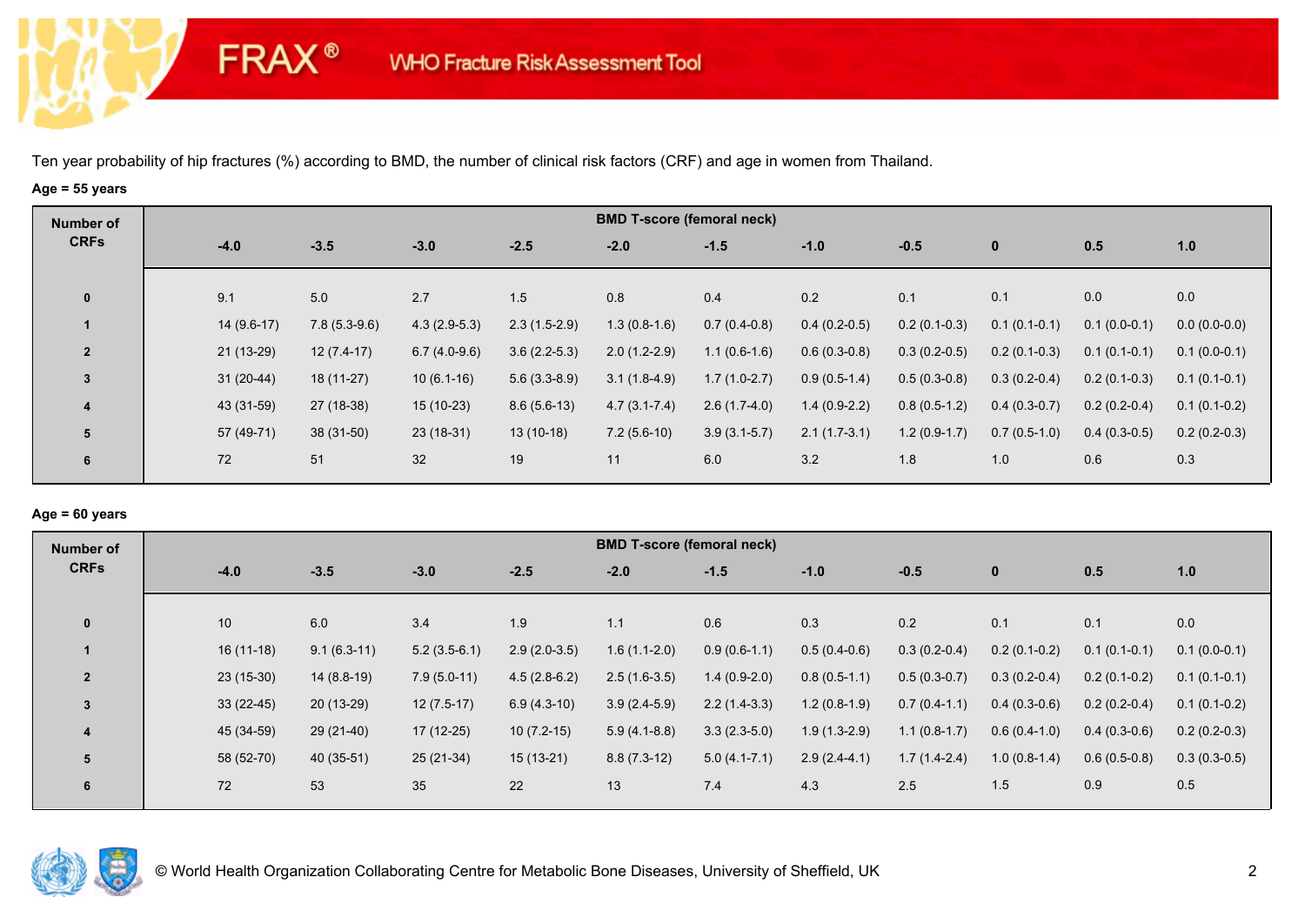**FRAX®** 

# **Age = 65 years**

| Number of      |             |              |             |                |                | <b>BMD T-score (femoral neck)</b> |                  |                |                |                |                |                |
|----------------|-------------|--------------|-------------|----------------|----------------|-----------------------------------|------------------|----------------|----------------|----------------|----------------|----------------|
| <b>CRFs</b>    | $-4.0$      | $-3.5$       | $-3.0$      | $-2.5$         |                | $-2.0$                            | $-1.5$           | $-1.0$         | $-0.5$         | $\bf{0}$       | 0.5            | 1.0            |
| $\mathbf 0$    | 11          | 6.9          | 4.0         | 2.4            |                | 1.4                               | 0.8              | 0.5            | 0.3            | 0.2            | 0.1            | 0.1            |
|                | $17(12-19)$ | $10(7.2-12)$ |             | $6.1(4.3-7.2)$ | $3.6(2.5-4.3)$ | $2.1(1.5-2.5)$                    | $1.2(0.9-1.5)$   | $0.7(0.5-0.9)$ | $0.4(0.3-0.5)$ | $0.3(0.2-0.3)$ | $0.2(0.1-0.2)$ | $0.1(0.1-0.1)$ |
| $\overline{2}$ | 24 (17-30)  | $15(10-19)$  |             | $9.0(6.0-12)$  | $5.4(3.5-7.0)$ | $3.2(2.1-4.2)$                    | $1.9(1.2-2.4)$   | $1.1(0.7-1.5)$ | $0.7(0.4-0.9)$ | $0.4(0.3-0.5)$ | $0.2(0.2-0.3)$ | $0.1(0.1-0.2)$ |
| 3              | $33(24-43)$ | $21(15-29)$  |             | $13(9.0-18)$   | $8.0(5.3-11)$  | $4.7(3.1-6.7)$                    | $2.8(1.8-4.0)$   | $1.7(1.1-2.4)$ | $1.0(0.7-1.5)$ | $0.6(0.4-0.9)$ | $0.4(0.2-0.5)$ | $0.2(0.2-0.3)$ |
| 4              | 44 (36-56)  | $30(23-40)$  | 19 (14-26)  |                | $12(8.7-17)$   | $7.0(5.2-10)$                     | $4.1(3.0-6.0)$   | $2.5(1.8-3.7)$ | $1.5(1.1-2.3)$ | $0.9(0.7-1.4)$ | $0.6(0.4-0.8)$ | $0.3(0.2-0.5)$ |
| 5              | 56 (51-67)  | 40 (35-50)   | $26(23-35)$ |                | 17 (14-22)     | $10(8.5-14)$                      | $6.1(5.1 - 8.4)$ | $3.7(3.1-5.2)$ | $2.3(1.9-3.2)$ | $1.4(1.1-1.9)$ | $0.8(0.7-1.2)$ | $0.5(0.4-0.7)$ |
| 6              | 68          | 52           | 36          | 23             | 15             |                                   | 8.9              | 5.5            | 3.3            | 2.0            | 1.2            | 0.8            |

### **Age = 70 years**

| Number of      |             |             |               |                | <b>BMD T-score (femoral neck)</b> |                |                |                |                |                |                |
|----------------|-------------|-------------|---------------|----------------|-----------------------------------|----------------|----------------|----------------|----------------|----------------|----------------|
| <b>CRFs</b>    | $-4.0$      | $-3.5$      | $-3.0$        | $-2.5$         | $-2.0$                            | $-1.5$         | $-1.0$         | $-0.5$         | $\mathbf{0}$   | 0.5            | 1.0            |
|                |             |             |               |                |                                   |                |                |                |                |                |                |
| $\mathbf{0}$   | 13          | 7.9         | 4.9           | 3.0            | 1.9                               | 1.1            | 0.7            | 0.5            | 0.3            | 0.2            | 0.1            |
|                | $20(17-25)$ | $13(11-16)$ | $8.0(6.9-10)$ | $5.0(4.3-6.4)$ | $3.1(2.6-3.9)$                    | $1.9(1.6-2.4)$ | $1.2(1.0-1.6)$ | $0.8(0.7-1.0)$ | $0.5(0.4-0.6)$ | $0.3(0.3-0.4)$ | $0.2(0.2-0.2)$ |
| $\overline{2}$ | $30(25-37)$ | $20(16-26)$ | $13(10-17)$   | $8.1(6.4-11)$  | $5.0(4.0-6.8)$                    | $3.1(2.5-4.3)$ | $2.0(1.6-2.7)$ | $1.3(1.0-1.7)$ | $0.8(0.6-1.1)$ | $0.5(0.4-0.7)$ | $0.3(0.3-0.4)$ |
| 3              | 42 (35-50)  | $30(24-36)$ | $20(15-25)$   | $13(9.8-16)$   | $8.1(6.1-10)$                     | $5.1(3.8-6.6)$ | $3.3(2.4-4.3)$ | $2.1(1.5-2.7)$ | $1.3(1.0-1.8)$ | $0.8(0.6-1.1)$ | $0.5(0.4-0.7)$ |
| 4              | 56 (48-62)  | 42 (34-48)  | $30(23-34)$   | $20(15-24)$    | $13(9.5-15)$                      | $8.2(6.0-10)$  | $5.3(3.9-6.5)$ | $3.4(2.5-4.2)$ | $2.2(1.6-2.7)$ | $1.4(1.0-1.7)$ | $0.9(0.6-1.1)$ |
| 5              | 68 (61-71)  | 56 (48-59)  | 42 (35-46)    | $30(24-33)$    | $20(16-22)$                       | $13(10-15)$    | $8.6(6.6-9.7)$ | $5.5(4.3-6.3)$ | $3.6(2.7-4.1)$ | $2.3(1.7-2.6)$ | $1.4(1.1-1.7)$ |
| 6              | 77          | 68          | 56            | 42             | 30                                | 20             | 13             | 8.9            | 5.7            | 3.7            | 2.4            |

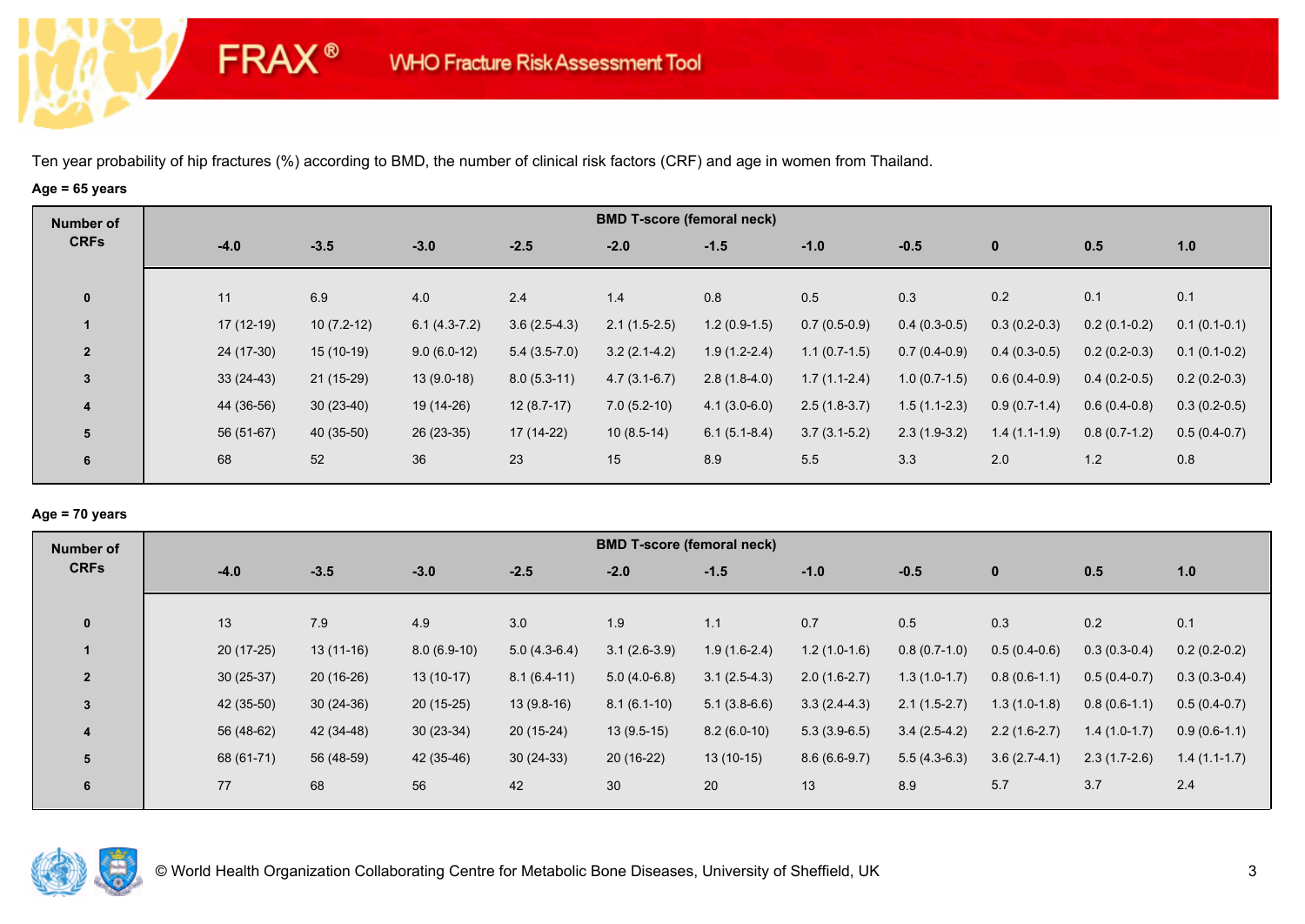**FRAX®** 

# **Age = 75 years**

| Number of      |        |             |             |              |               | <b>BMD T-score (femoral neck)</b> |                |                |                |                |                |                |
|----------------|--------|-------------|-------------|--------------|---------------|-----------------------------------|----------------|----------------|----------------|----------------|----------------|----------------|
| <b>CRFs</b>    | $-4.0$ |             | $-3.5$      | $-3.0$       | $-2.5$        | $-2.0$                            | $-1.5$         | $-1.0$         | $-0.5$         | $\bf{0}$       | 0.5            | 1.0            |
| $\mathbf 0$    | 14     |             | 9.1         | 5.9          | 3.8           | 2.5                               | 1.6            | 1.1            | 0.7            | 0.5            | 0.3            | 0.2            |
|                |        | 24 (19-44)  | $16(13-32)$ | $11(8.3-23)$ | $7.4(5.4-15)$ | $4.8(3.5-10)$                     | $3.2(2.3-6.9)$ | $2.2(1.5-4.7)$ | $1.4(1.0-3.1)$ | $1.0(0.7-2.1)$ | $0.6(0.5-1.4)$ | $0.4(0.3-0.9)$ |
| $\overline{2}$ |        | $36(25-56)$ | 27 (17-45)  | 19 (12-34)   | 13 (7.6-24)   | $8.7(4.9-16)$                     | $5.9(3.3-11)$  | $4.0(2.2-7.8)$ | $2.7(1.5-5.3)$ | $1.8(1.0-3.5)$ | $1.2(0.6-2.4)$ | $0.8(0.4-1.6)$ |
| $\overline{3}$ |        | $50(34-67)$ | 40 (24-56)  | $30(17-45)$  | $21(11-33)$   | $15(7.4-24)$                      | $10(5.0-17)$   | $7.1(3.3-12)$  | $4.8(2.2-7.9)$ | $3.2(1.5-5.4)$ | $2.2(1.0-3.6)$ | $1.4(0.6-2.4)$ |
| 4              |        | 63 (45-74)  | 54 (34-65)  | 43 (24-54)   | $33(17-42)$   | 24 (11-32)                        | $17(7.6-23)$   | $12(5.1-17)$   | $8.3(3.5-12)$  | $5.6(2.3-8.0)$ | $3.8(1.5-5.5)$ | $2.5(1.0-3.7)$ |
| 5              |        | 73 (55-79)  | 66 (45-72)  | 57 (34-63)   | 47 (25-52)    | 36 (17-40)                        | $27(12-31)$    | $19(8.3-23)$   | $14(5.7-16)$   | $9.4(3.8-11)$  | $6.5(2.6-7.7)$ | $4.4(1.7-5.2)$ |
| 6              | 81     |             | 76          | 69           | 60            | 50                                | 39             | 30             | 22             | 15             | 11             | 7.3            |
|                |        |             |             |              |               |                                   |                |                |                |                |                |                |

### **Age = 80 years**

| Number of      |             |             |              |               |               | <b>BMD T-score (femoral neck)</b> |                |                |                |                |                |
|----------------|-------------|-------------|--------------|---------------|---------------|-----------------------------------|----------------|----------------|----------------|----------------|----------------|
| <b>CRFs</b>    | $-4.0$      | $-3.5$      | $-3.0$       | $-2.5$        | $-2.0$        | $-1.5$                            | $-1.0$         | $-0.5$         | $\mathbf{0}$   | 0.5            | 1.0            |
|                |             |             |              |               |               |                                   |                |                |                |                |                |
| $\mathbf{0}$   | 12          | 8.6         | 5.9          | 4.0           | 2.8           | 1.9                               | 1.3            | 0.9            | 0.7            | 0.5            | 0.3            |
|                | $21(16-41)$ | $15(11-31)$ | $11(7.7-23)$ | $7.5(5.3-16)$ | $5.3(3.6-11)$ | $3.7(2.5-8.1)$                    | $2.6(1.8-5.7)$ | $1.8(1.2-4.0)$ | $1.3(0.9-2.8)$ | $0.9(0.6-2.0)$ | $0.6(0.4-1.4)$ |
| $\overline{2}$ | $33(22-52)$ | $25(15-42)$ | $18(11-33)$  | $13(7.4-24)$  | $9.3(5.1-18)$ | $6.7(3.6-13)$                     | $4.7(2.5-9.3)$ | $3.4(1.8-6.6)$ | $2.4(1.2-4.7)$ | $1.7(0.9-3.3)$ | $1.2(0.6-2.3)$ |
| $\overline{3}$ | 45 (29-63)  | $37(21-53)$ | 28 (15-43)   | $21(11-33)$   | $15(7.5-25)$  | $11(5.3-19)$                      | $8.2(3.8-14)$  | $5.8(2.7-9.9)$ | $4.1(1.9-7.0)$ | $2.9(1.3-5.0)$ | $2.0(0.9-3.5)$ |
| $\overline{4}$ | 58 (38-70)  | $50(29-62)$ | 40 (22-53)   | $32(16-42)$   | $24(11-33)$   | $18(8.0-25)$                      | $13(5.7-19)$   | $9.7(4.0-14)$  | $7.0(2.8-10)$  | $5.0(2.0-7.3)$ | $3.5(1.4-5.2)$ |
| 5              | 69 (49-75)  | 62 (39-68)  | 54 (30-60)   | 44 (23-51)    | $35(17-41)$   | 28 (12-33)                        | $21(8.9-25)$   | $16(6.4-19)$   | $11(4.6-14)$   | $8.2(3.2-10)$  | $5.8(2.3-7.3)$ |
| 6              | 77          | 73          | 66           | 57            | 48            | 40                                | 31             | 24             | 18             | 13             | 9.5            |
|                |             |             |              |               |               |                                   |                |                |                |                |                |